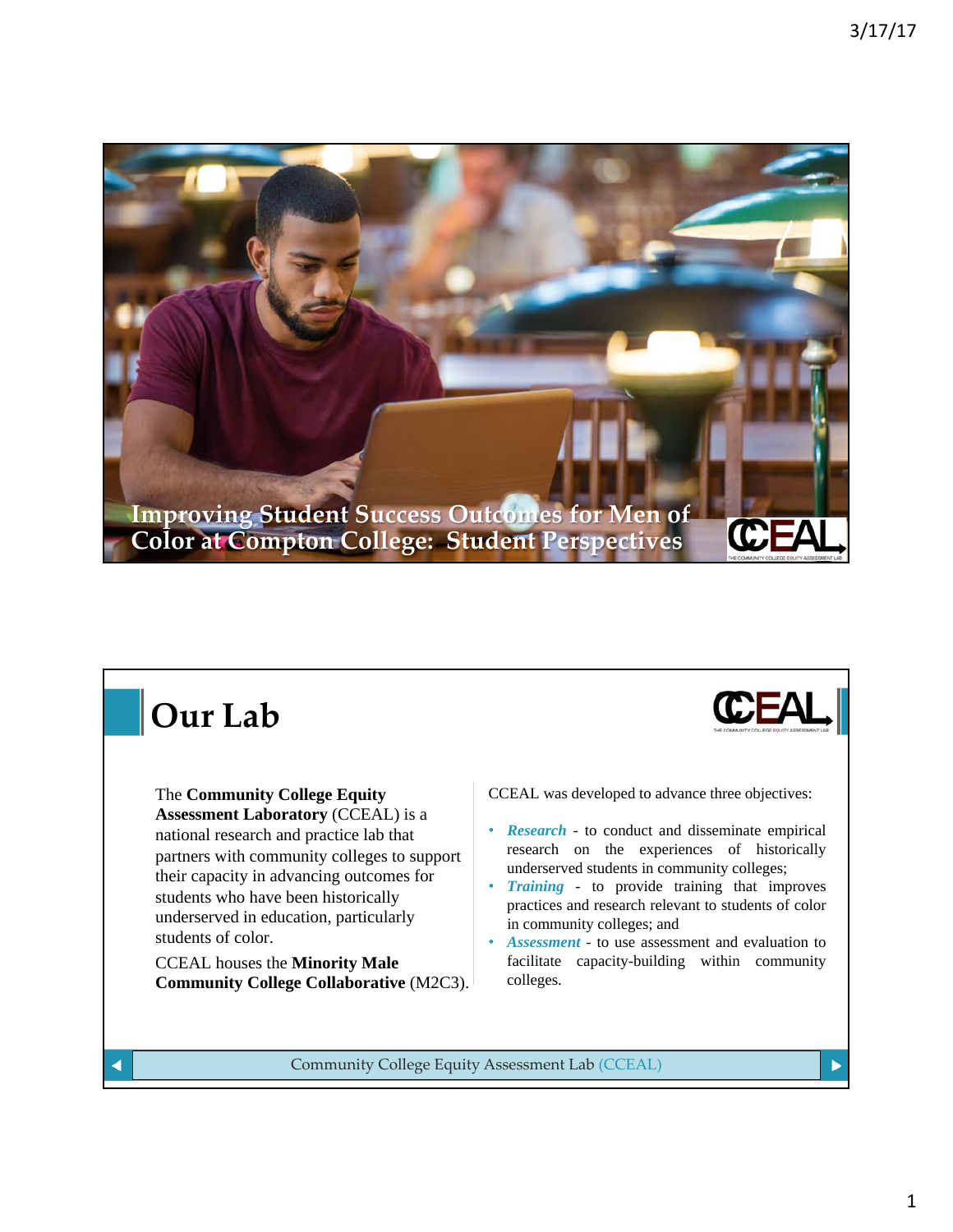

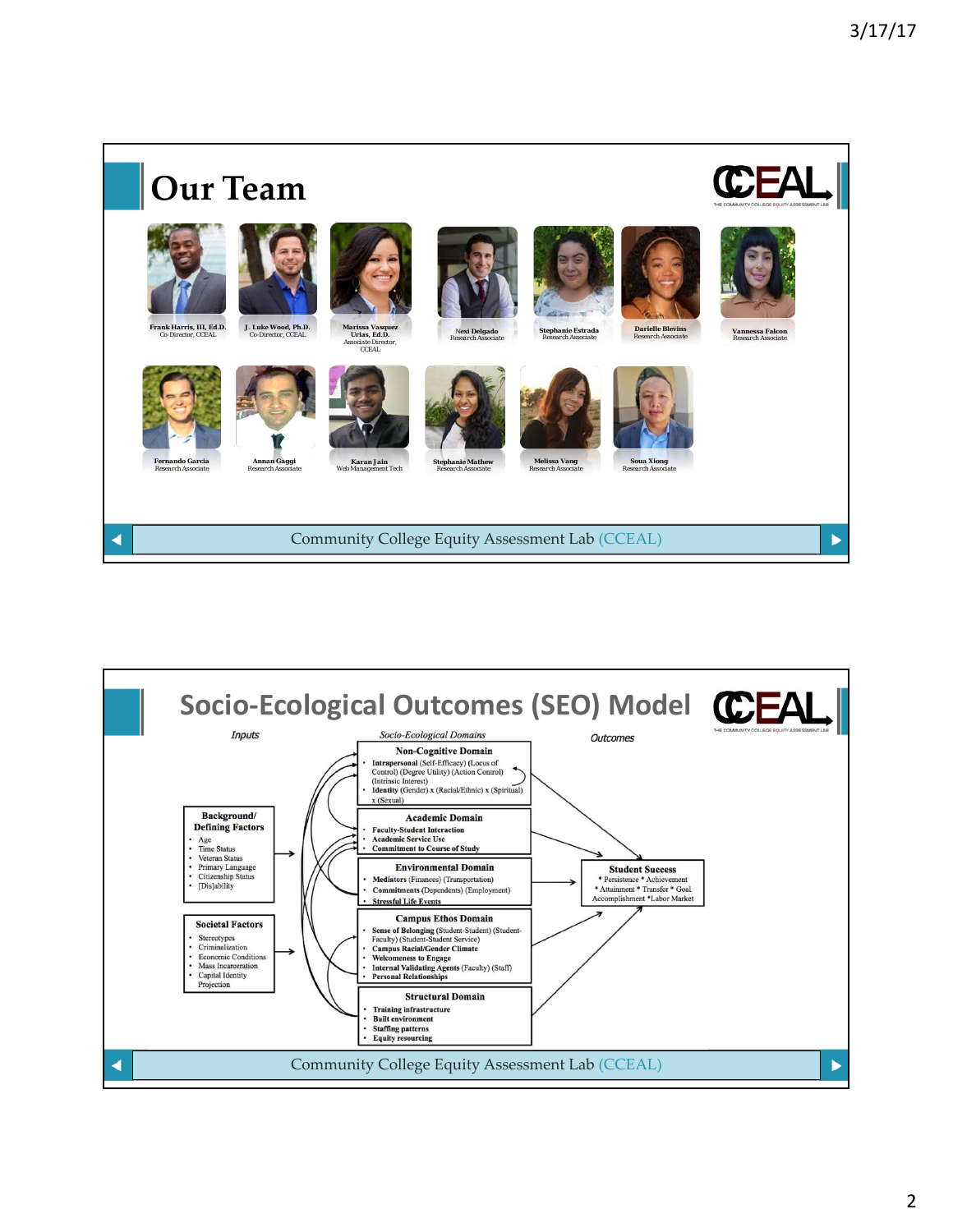

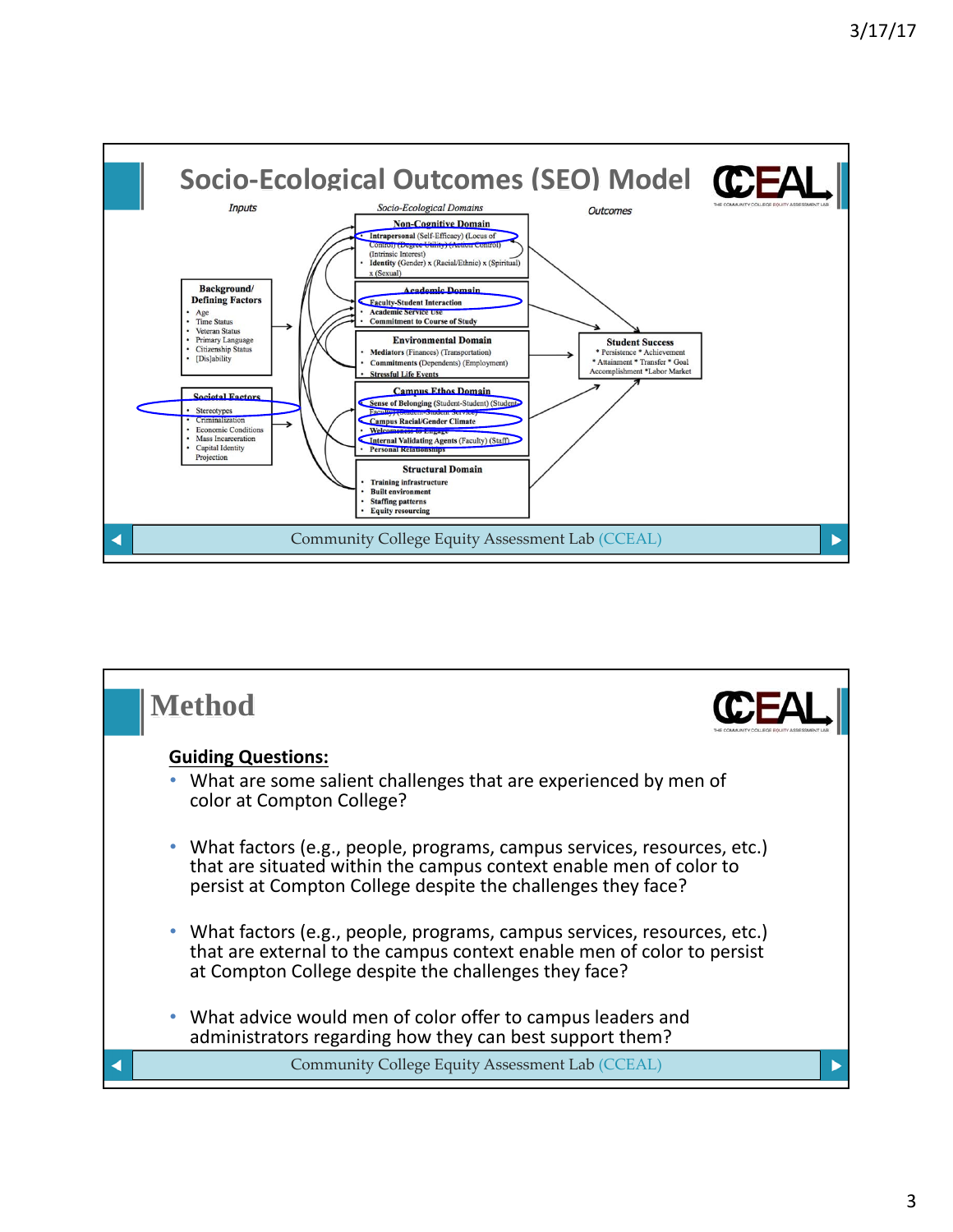| <b>Method</b> |                                                 |                |  |
|---------------|-------------------------------------------------|----------------|--|
|               | <b>Race/Ethnicity</b>                           | N              |  |
|               | African American                                | 9              |  |
|               | Mexican/Mexican American                        | 8              |  |
|               | Hispanic                                        | 4              |  |
|               | Multiracial                                     | $\overline{2}$ |  |
|               | White                                           |                |  |
|               | Other                                           | 1              |  |
|               | <b>TOTAL</b>                                    | 25             |  |
|               |                                                 |                |  |
|               | Community College Equity Assessment Lab (CCEAL) |                |  |

| <b>Method</b> |                                                 |    |  |
|---------------|-------------------------------------------------|----|--|
|               | Age                                             | N  |  |
|               | 18-29                                           | 13 |  |
|               | 30-39                                           | 3  |  |
|               | 40-49                                           | 4  |  |
|               | $50+$                                           | 5  |  |
|               | <b>Enrollment</b>                               | N  |  |
|               | Less than 12 units                              | 6  |  |
|               | 12 units or more                                | 18 |  |
|               | Declined to state                               | 1  |  |
|               |                                                 |    |  |
| к             | Community College Equity Assessment Lab (CCEAL) |    |  |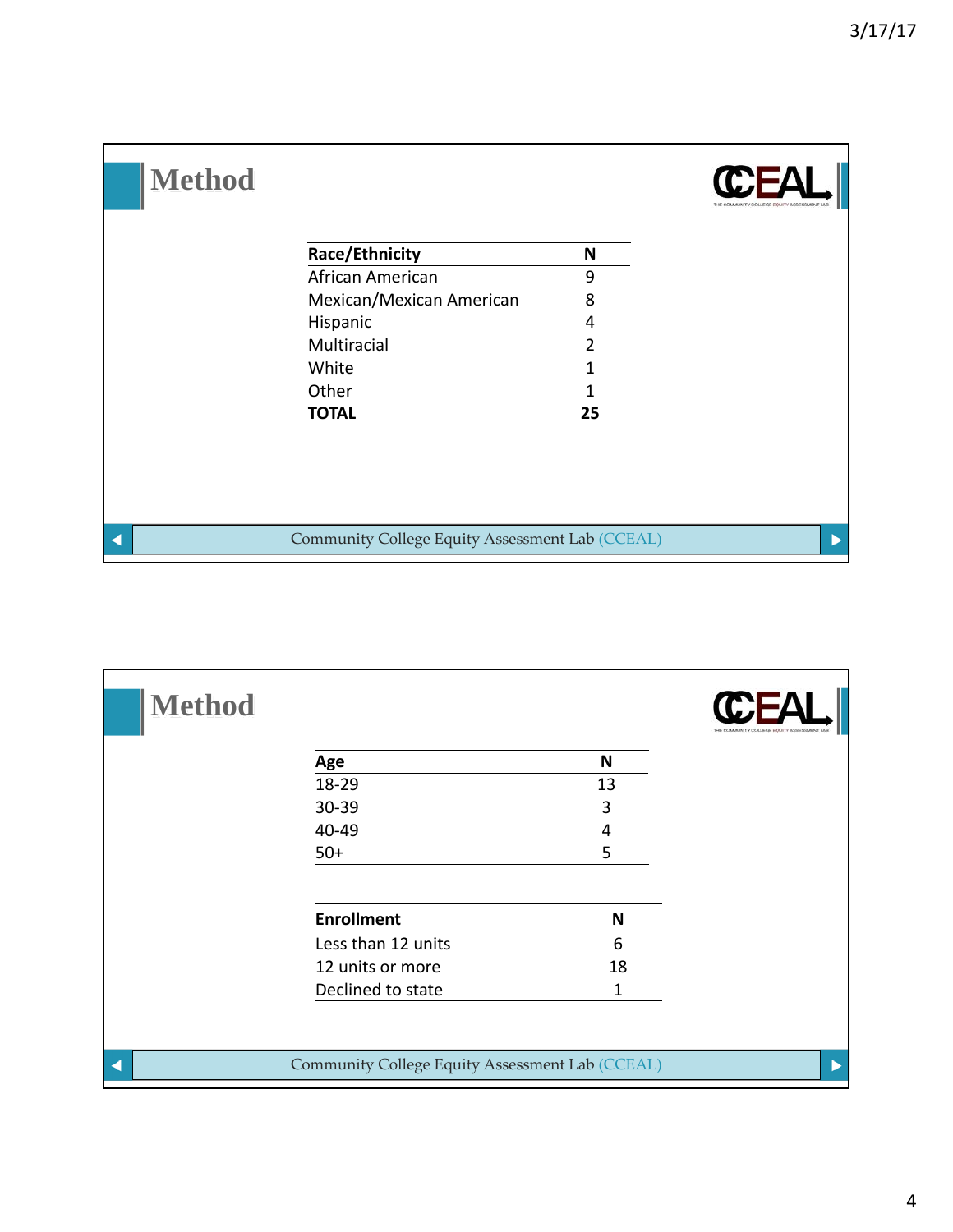

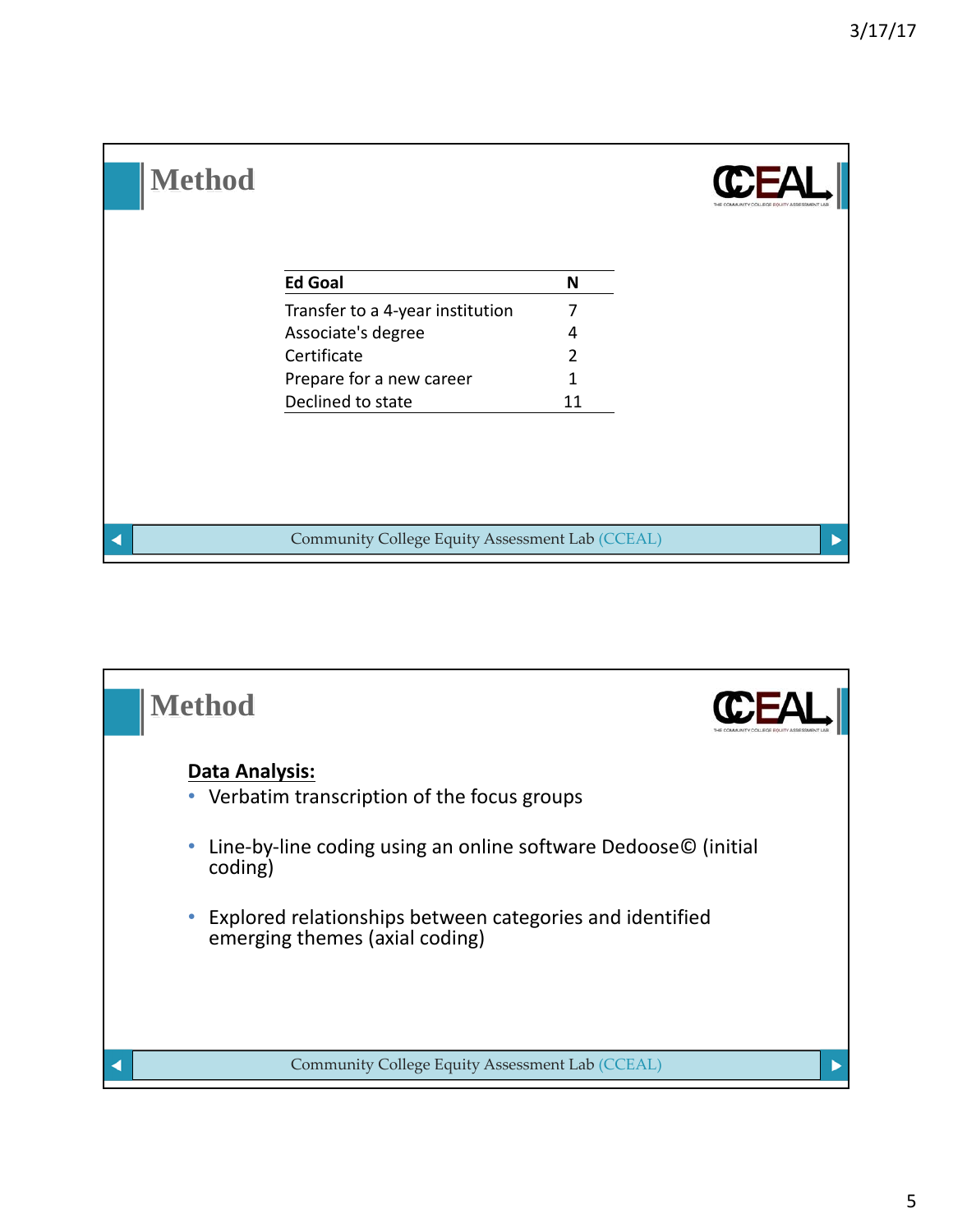

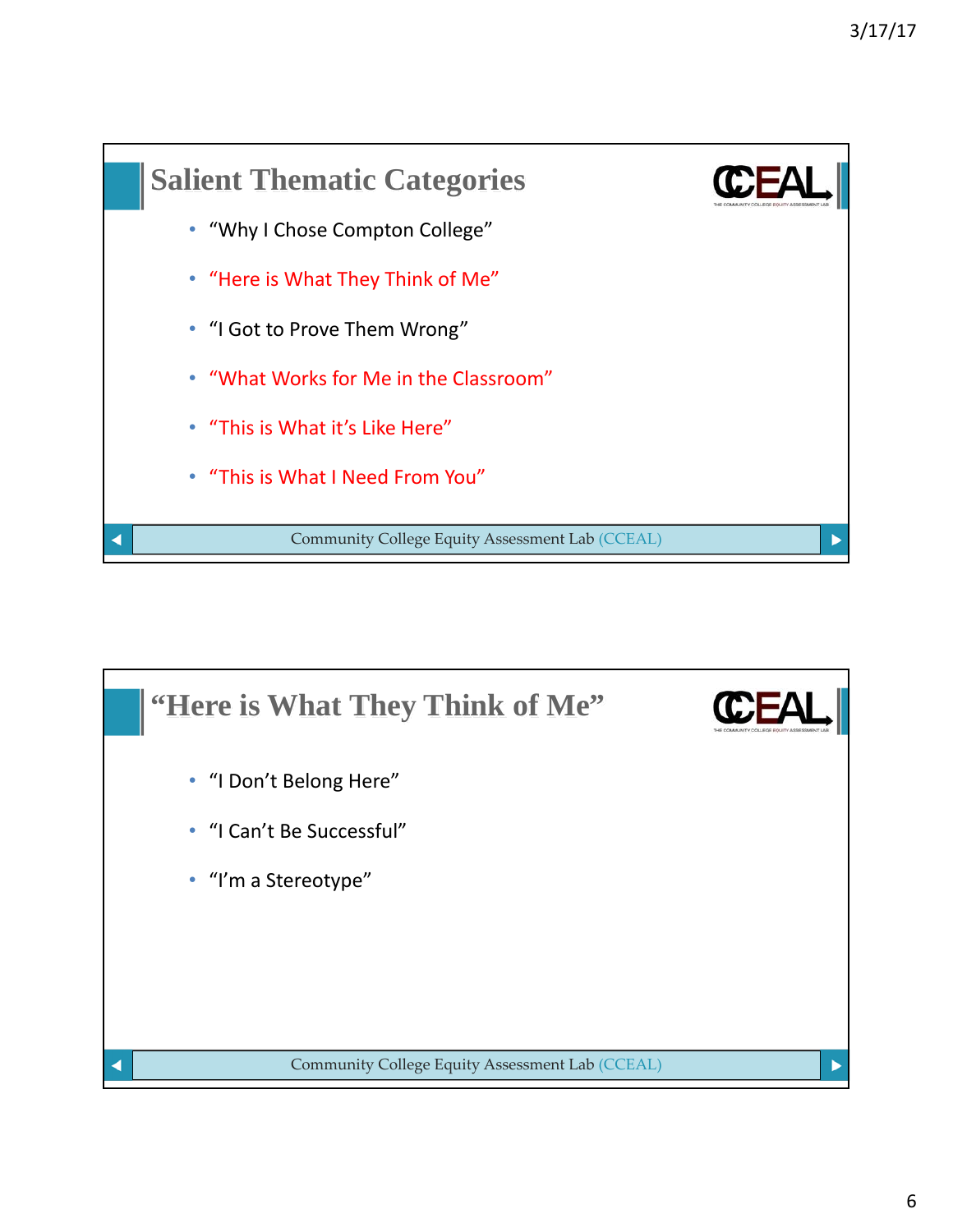| "I'm a Stereotype"                                                                                                                                         |  |
|------------------------------------------------------------------------------------------------------------------------------------------------------------|--|
| " I get stereotyped all the time because I am Black and I am tall<br>and I'm somewhat big and I'm from the streets. Every day, we all<br>get stereotyped." |  |
| Community College Equity Assessment Lab (CCEAL)                                                                                                            |  |

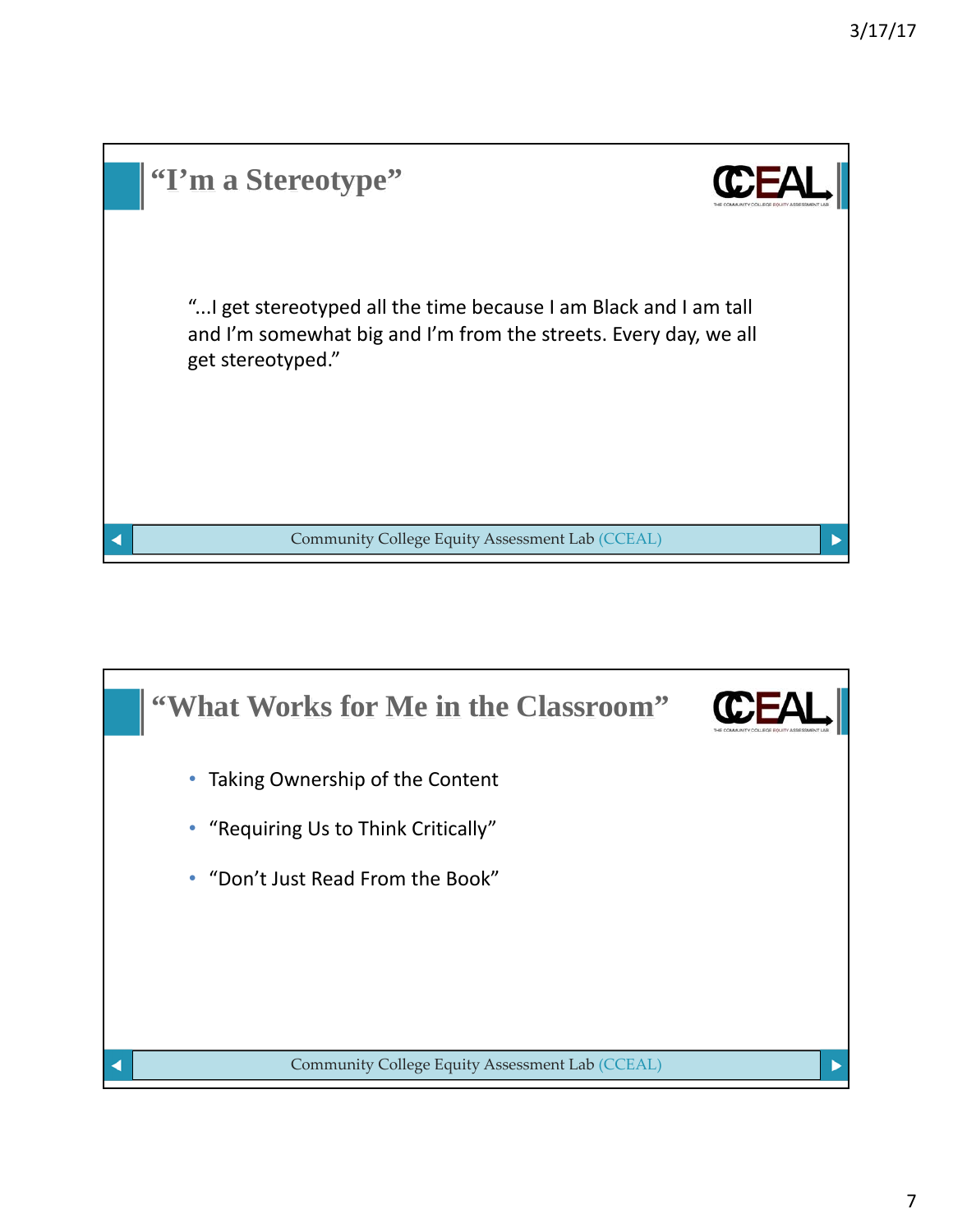

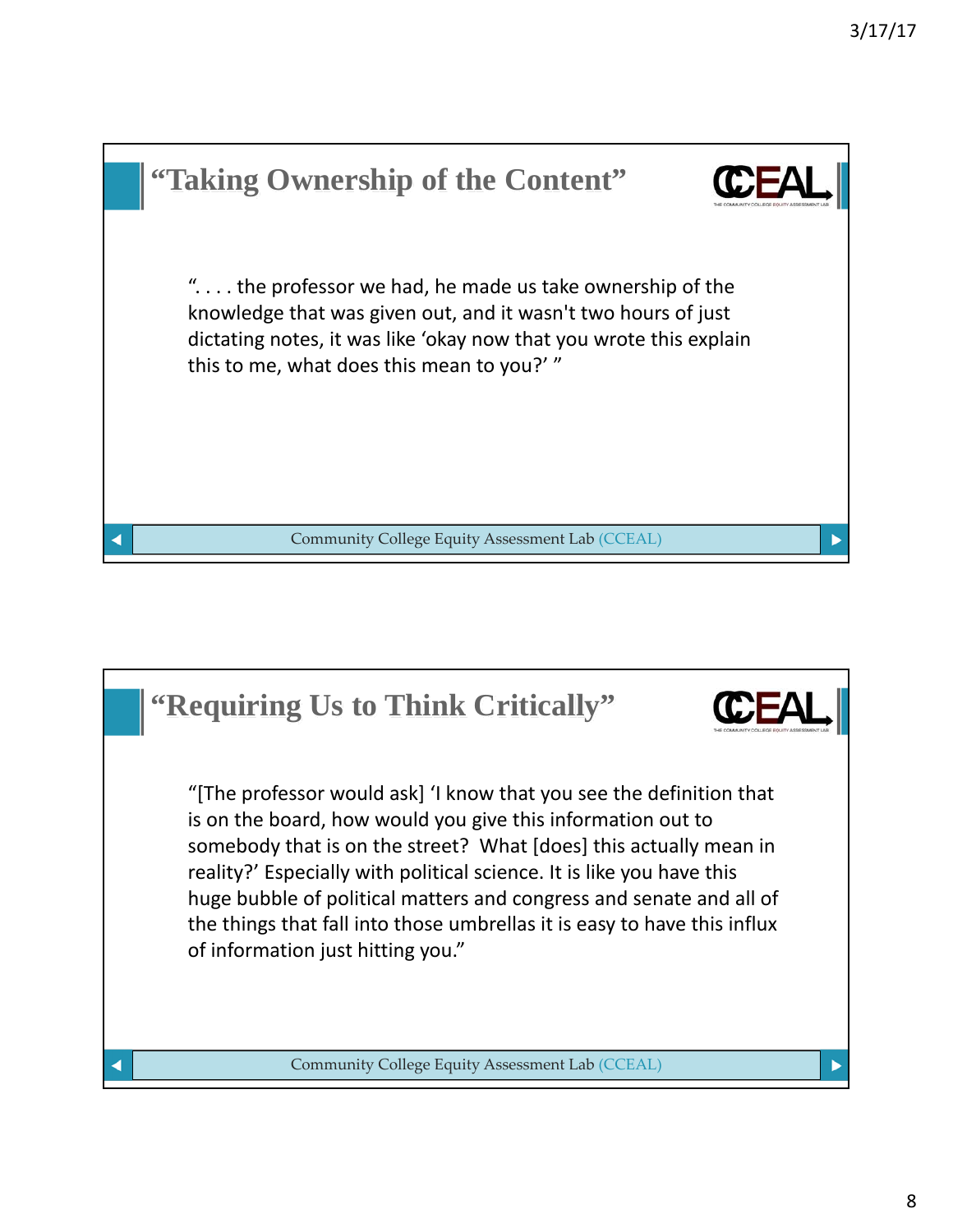

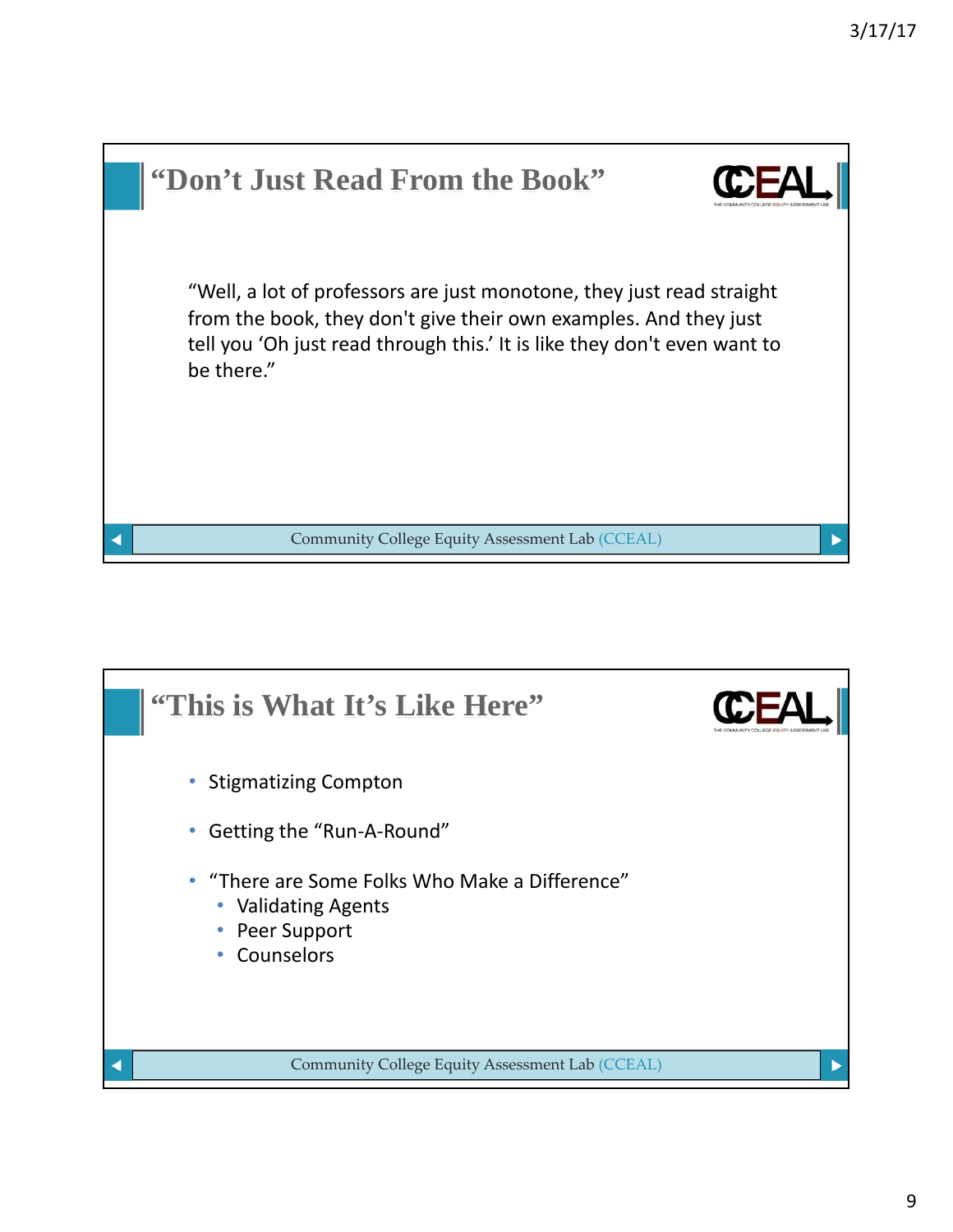

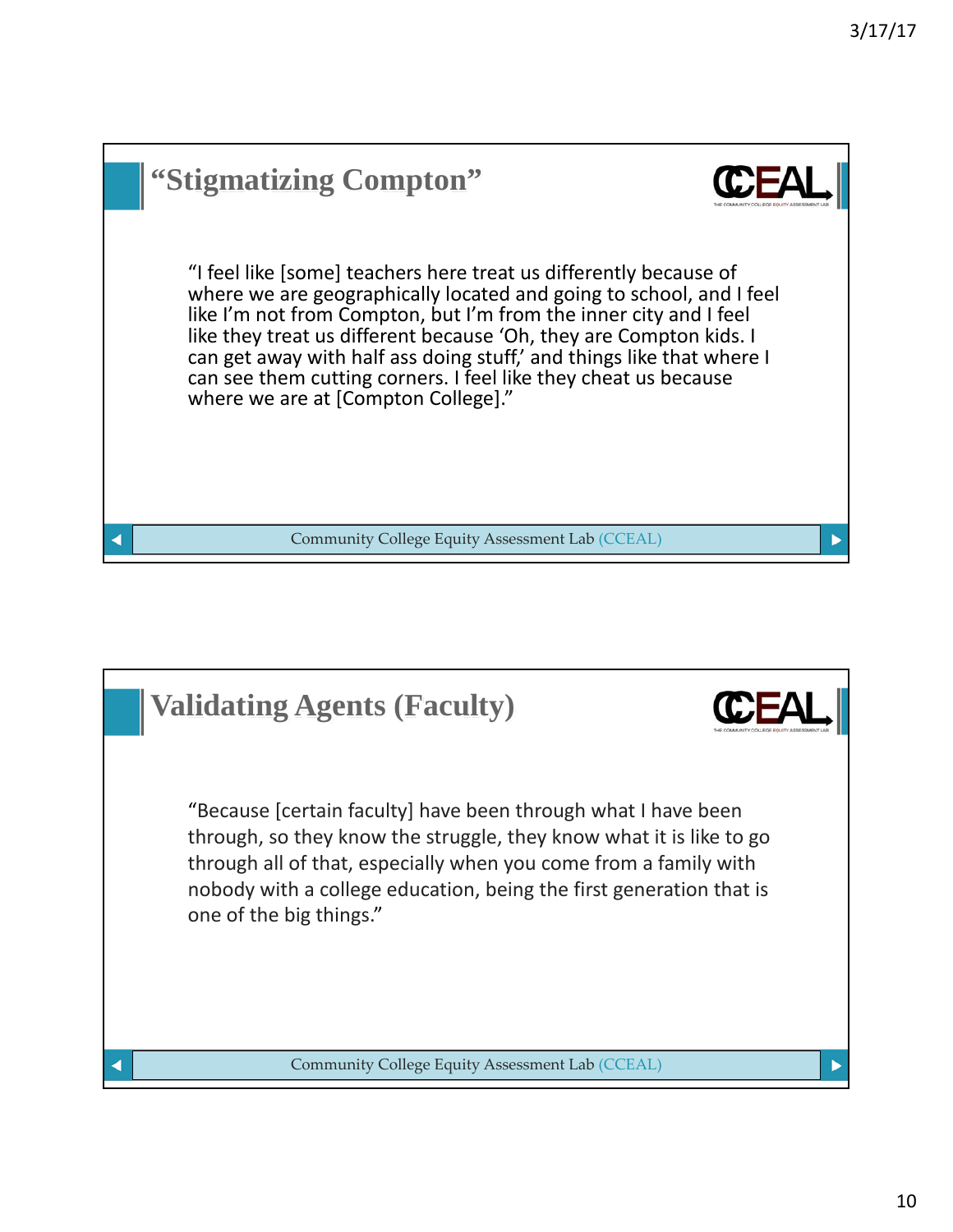

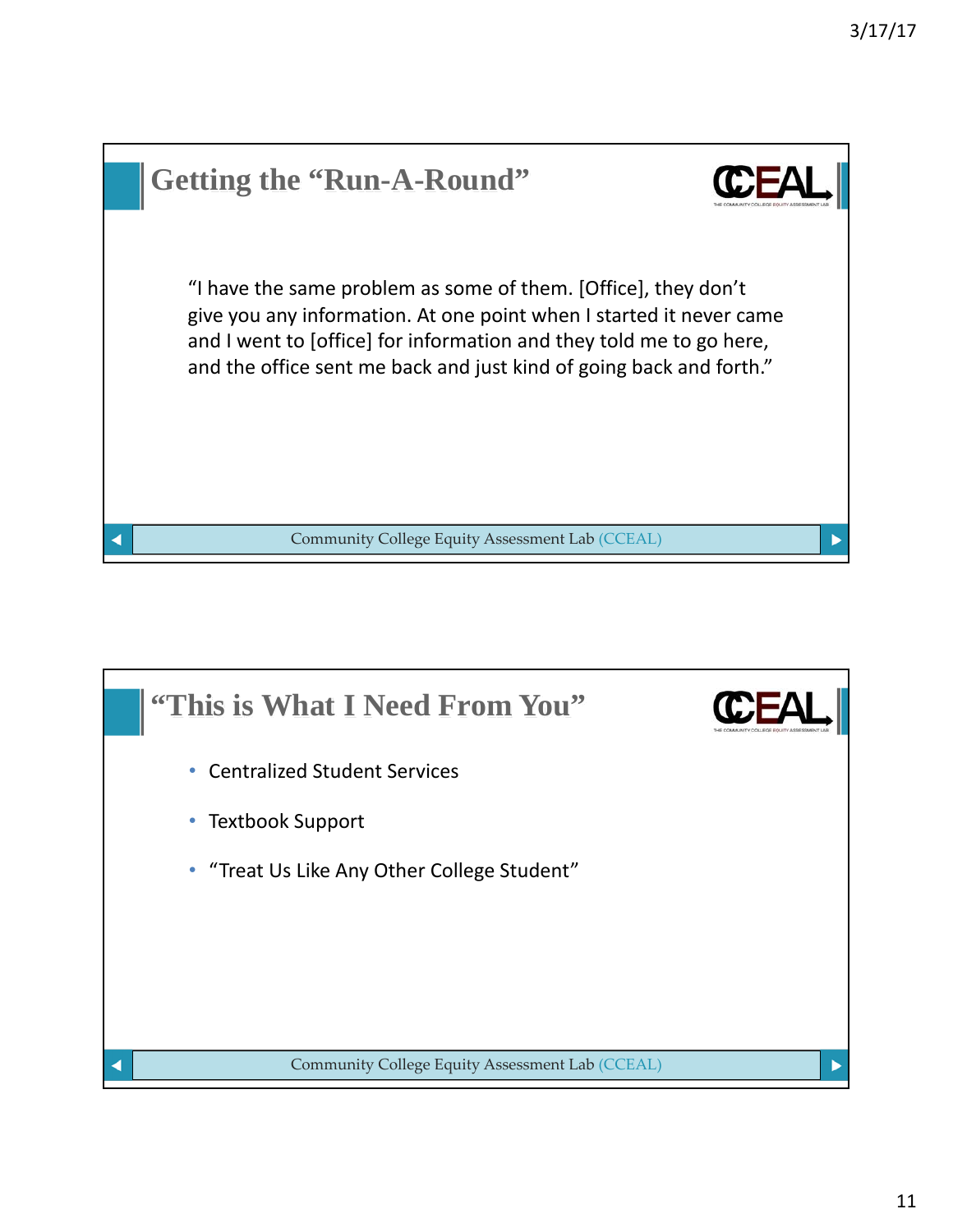